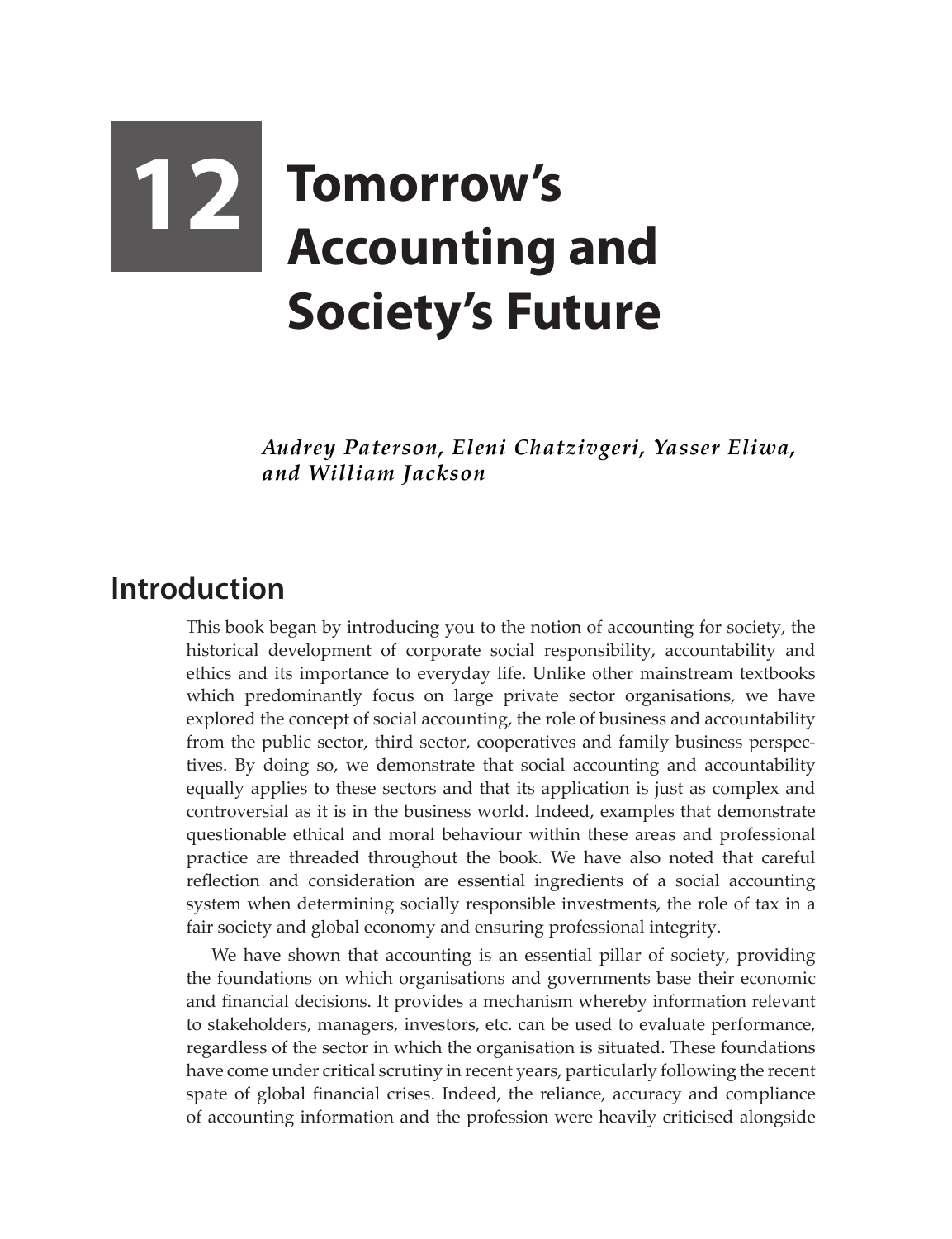organisations who had also not foreseen or reacted to the global financial crisis adequately. Consequently, the profession has turned its attention to how it can provide solutions that facilitate greater transparency, accountability, reporting, and fair value measurements. Greater attention has also been drawn to corporate accountability over the last couple of decades with increasing importance also being placed on the social impact of organisations' activities.

Despite the growing trend towards greater corporate accountability and increasing revival of social accounting there remains a significant gap between what organisations do, what they are willing to report, and the rights of society. In this concluding chapter, we consider the realities and myths of social accounting in relation to tomorrow's accounting and society's future. The chapter begins with a discussion of accounting as a social and institutional practice. It then moves on to consider the issues raised throughout the book and reflects on how the public sector, third sector, cooperatives and family businesses need to adapt and respond to demands for increased social responsibility and demonstrate this through a social accounting and accountability system. The chapter concludes with a discussion of the changing nature of accountability and social accounting, future directions and potential developments within the social accounting arena.

## **Accounting as a social and institutional practice**

In the past, accounting has been considered as a simple technique that can be used to provide, process and evaluate information and has been characterised as a 'technical topic'. However, accounting establishes a social dimension, since it is a 'more dynamic and sophisticated' discipline (Rudkin, 2007), and is thus not only an institutional but also a social practice (Potter, 2005). In recent decades we have witnessed an extraordinary transformation in the way organisations account for their activities and impact on society. This can be attributed to several factors. First, from an academic perspective, there has been a growing body of research that investigates the pervasive and enabling characteristics of accounting and its impact on organisational activity and consequently society and the environment. This research has not just been contained to the accounting discipline but has appeared within financial economics, psychology, organizational theory, sociology, political theory, anthropology, history, philosophy, linguistic theory, communication theory, theology, and critical theory, thereby creating an interdisciplinary project which furthers our knowledge and understanding of the far-reaching effects of accounting as a social and institutional practice.

Hopwood and Miller have been particularly influential in this regard. It is through their work that an extensive investigation into the socio-historical impact of accounting originated. From such works accounting is shown to be a calculative practice that infiltrates the contemporary world in a myriad of diverse ways (Hopwood and Miller, 1994). Indeed, it is through their work that we can appreciate the genesis of accounting's modern power, how influential accounting